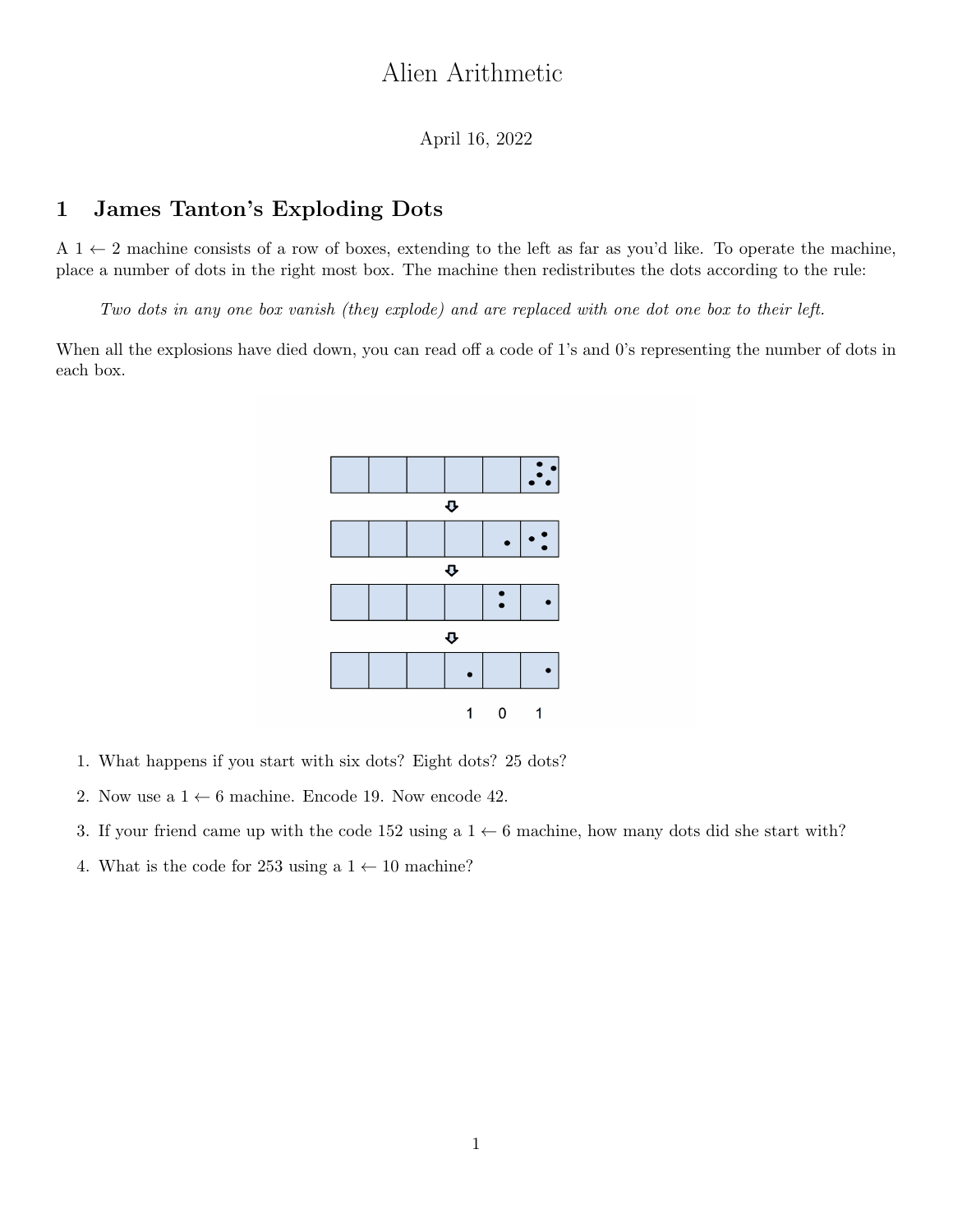## 2 Number Bases

From now on, a number written with a subscript will mean that that number is written using a the subscript as a base. That is,  $11_6$  means 11 base 6 – that is, the number encoded as 11 in a  $1 \leftarrow 6$  machine, which is the number 7. A number without a base means ordinary base 10. So, for example,  $20<sub>6</sub> = 12$  and  $113<sub>6</sub> = 45$ .

- 5. Write these numbers in base 10:
	- $(a) 157$
	- (b) 35<sup>7</sup>
	- $(c) 45<sub>7</sub>$
	- (d)  $412_7$
- 6. Write these numbers in base 7:
	- (a) 13
	- (b) 48
	- (c) 63
	- (d) 625
	- (e) 1000

#### Extra problems:

- 7. Write in decimal (base 10) notation the numbers  $10101_2$ ,  $10101_3$ ,  $211_4$ ,  $126_8$ .
- 8. Write the number  $100_{10}$  in base 2, base 3, base 4, base 5, base 6, base 7, base 8, base 9.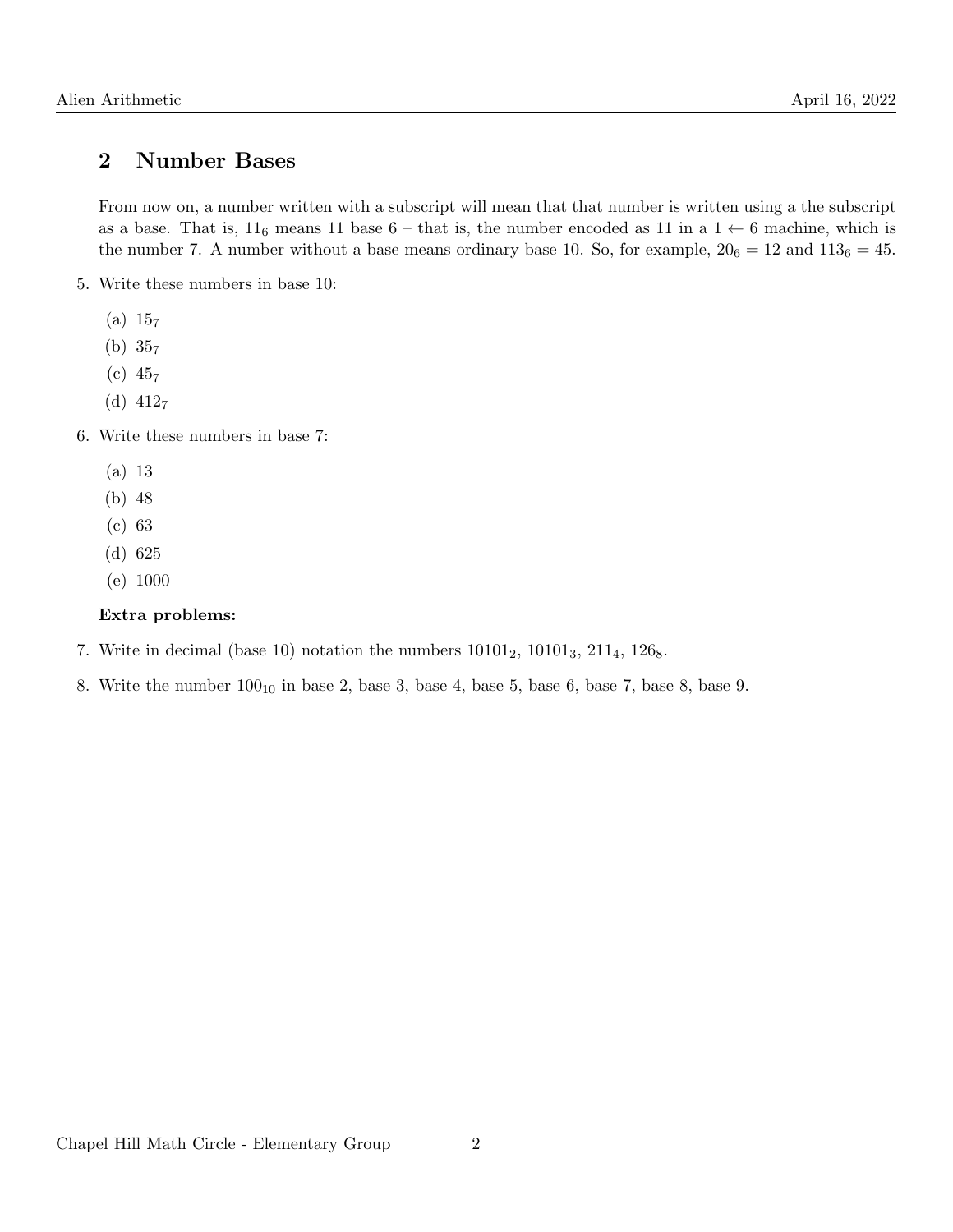### 3 Alien Arithmetic

- 1. Add  $11121_3 + 122110_3$  (in base 3).
- 2. Multiply  $102<sub>3</sub>$  by  $201<sub>3</sub>$  (in base 3).
- 3. Calculate:
	- (a)  $341_5 + 203_5$
	- (b)  $144_5 + 213_5$
	- (c)  $413_5 22_5$
	- (d)  $22_5 \times 31_5$
- 4. Calculate
	- (a)  $1100<sub>2</sub> + 1101<sub>2</sub>$
	- (b)  $1011_2 101_2$
	- (c)  $100011_2 10100_2$
	- (d)  $1011_2 \times 101_2$
	- (e)  $10101_2 \div 11_2$
- 5. Calculate
	- (a)  $101102_3 + 22012_3$
	- (b)  $10120_3 212_3$
	- (c)  $2012_3 \times 112_3$

#### Extra Problems

- 6. Count to  $100<sub>3</sub>$  in base 3.
- 7. Write down the addition and multiplication tables in base 4.
- 8. Write down the addition and multiplication tables in base 5.
- 9. In base 10, you can tell if a number is even based on whether or not its last digit is even. State and prove a condition (involving the representation of a number) that allows you to determine whether a number is odd or even
	- (a) in the base 3 number system
	- (b) in the base  $n$  number system
- 10. Find and prove a divisibility rule in base 7 arithmetic that is analogous to the rule (in ordinary base 10 arithmetic) for divisibility by 9. See if you can find other divisibility rules in base 7 arithmetic that are similar to rules for base 10.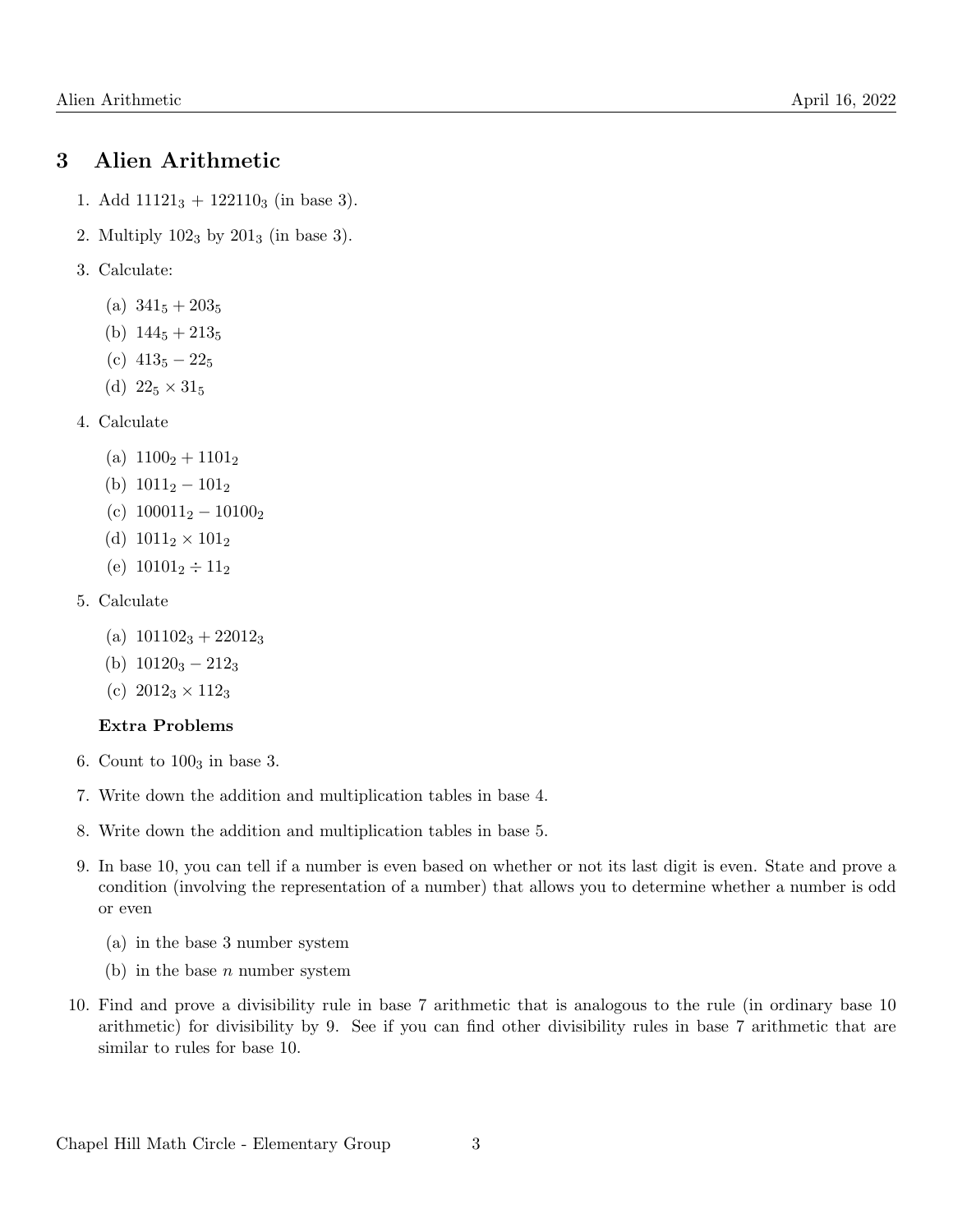### 4 Base 12

- 1. How can we write numbers in a base greater than 10, like 12? How many symbols do we need for the digits?
- 2. Convert these numbers to base 12. You can use a  $1 \leftarrow 12$  machine.
	- (a) 12
	- (b) 42
	- (c) 58
	- (d) 135
	- (e) 144
	- (f) 2012
- 3. Count to  $100_{12}$  in base 12.
- 4. Convert to base 10:
	- $(a) 45_{12}$
	- (b)  $AB_{12}$
	- (c)  $10A_{12}$

#### Extra Problems

- 5. Calculate
	- (a)  $248_{12} + 9A7_{12}$
	- (b)  $42_{12} \times 55_{12}$
- 6. Write down the multiplication table in base 12.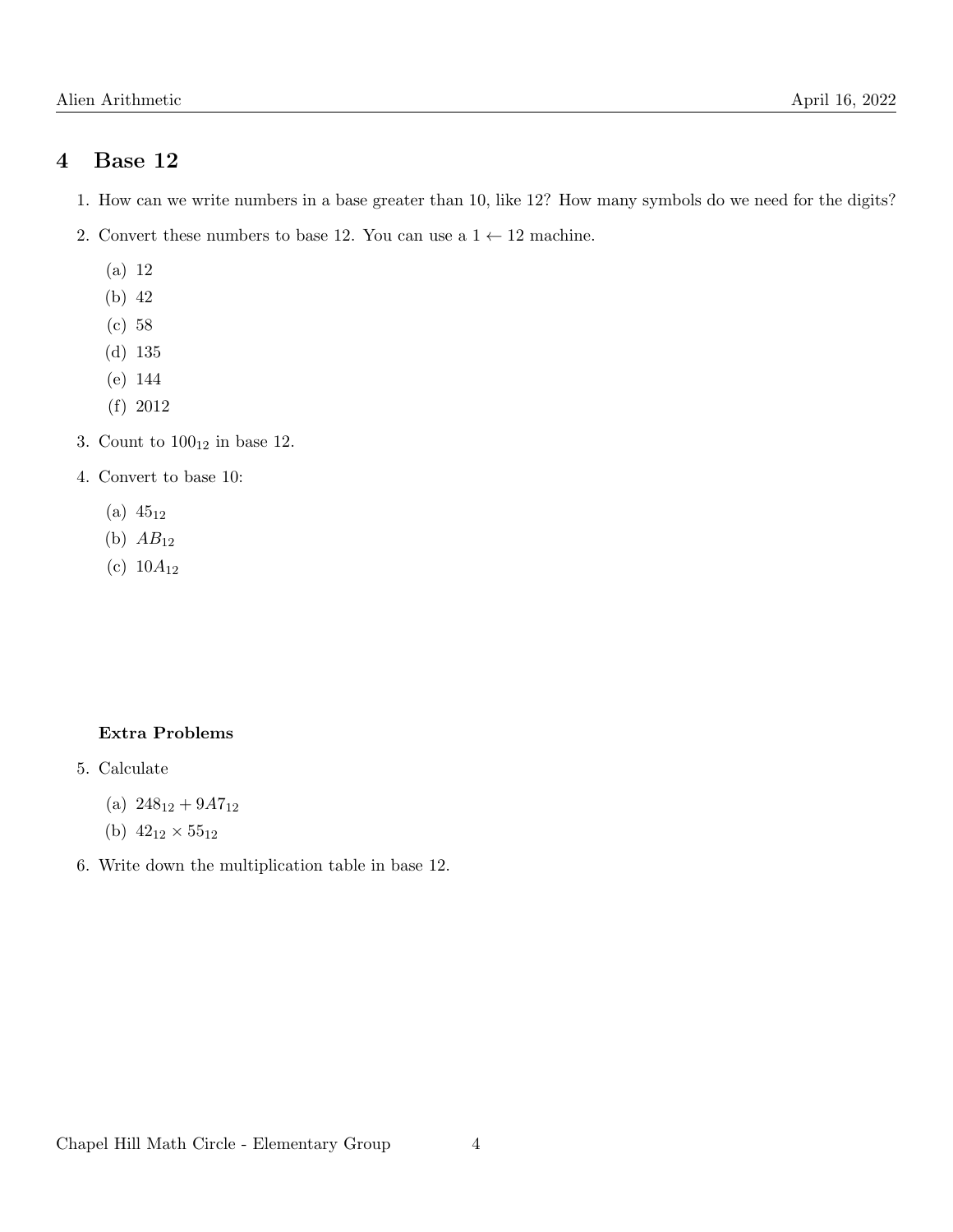### 5 Aliens and Chocolate

- 1. You are a xeno-archeologist who has found an elementary school textbook from an ancient alien civilization. Although most of the book is no longer legible, you have found one equation that says:  $3 \times 4 = 10$ . How many fingers do you think the aliens have on each hand?
- 2. A spaceship full of hostile aliens is about to land on Earth. The aliens are very fond of Earth donuts, and you have persuaded them to leave you in peace in exchange for one donut for each alien on board. The captain radios down and says: "There are 100 of us total on board, and we would like 24 jelly donuts and 32 chocolate donuts with sprinkles." What number system is the alien using and how many donuts do you need to bring them?
- 3. Using a balance scale, you must be able to balance every whole kilogram amount of chocolate from 1 kg through 15 kg. You may choose four standard weights to use, each a different number of kilograms. Which weights should you use? (Weights may be placed only on the left pan, and chocolate only on the right. )



- 4. What is the smallest number of weights you need, so that you can weigh any whole number of grams of chocolate from 1 to 100 on a balance scale? Weights may be placed only on the left pan, and chocolate only on the right.
- 5. What if you are allowed to place the weights on either pan?

#### Extra Problems

- 6. Does there exist a number system where the following equations are true simultaneously?
	- (a)  $3 + 4 = 10$  and  $3 \times 4 = 15$ ?
	- (b)  $2 + 3 = 5$  and  $2 \times 3 = 11$ ?
- 7. A blackboard bears a half-erased calculation exercise:
	- 2 3 ? 5 ? + 1 ? 6 4 2 4 2 4 2 3

What number system was used and what are the missing digits?

Many of these problems are from *Mathematics Circles: the Russian Experience* by Fromkin, Genkin, and Itenberg